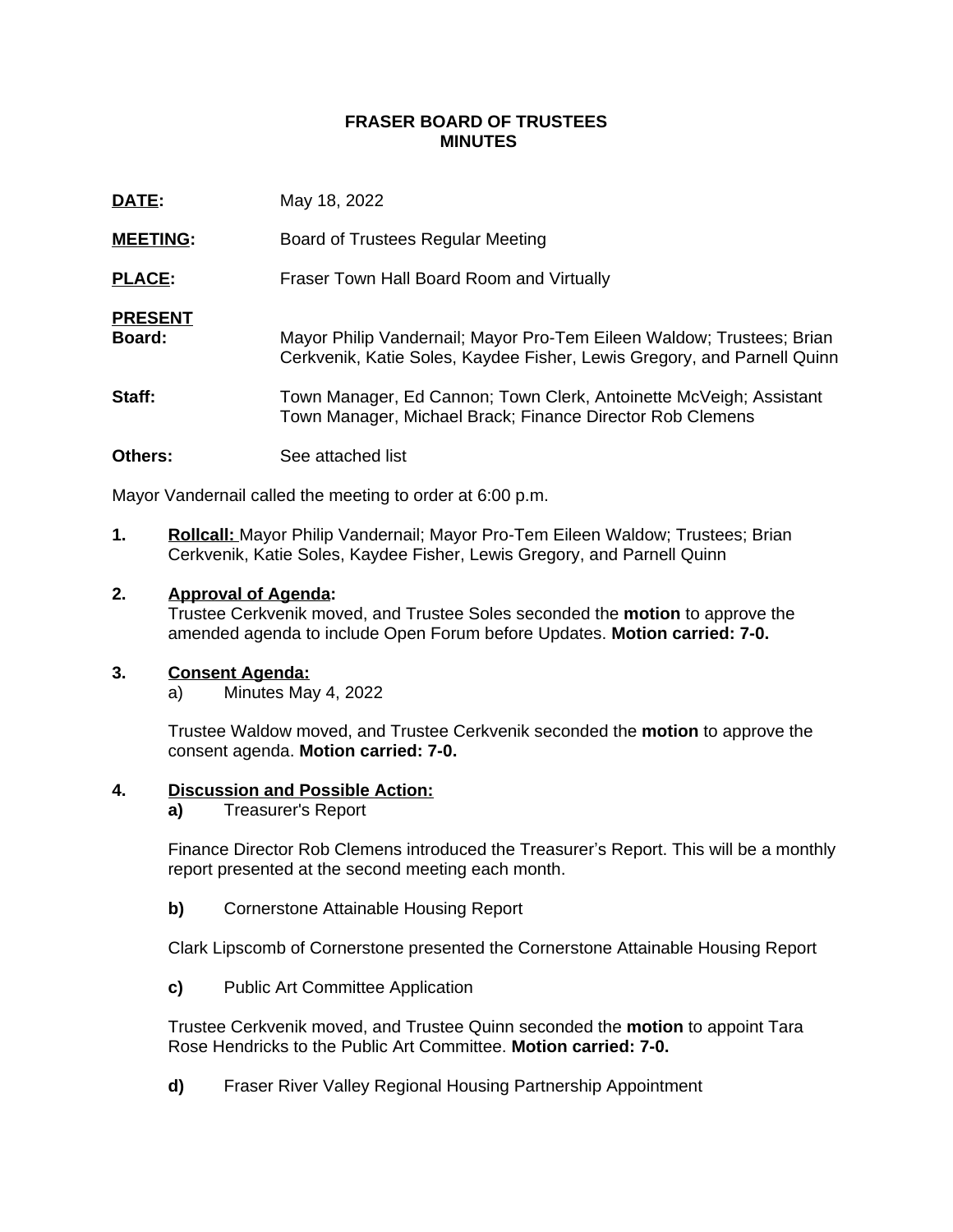Trustee Quinn moved, and Trustee Gregory seconded the **motion** to appoint Mike Johnson to the Fraser River Valley Regional Housing Partnership Board as the Fraser Representative. **Motion carried: 7-0.**

**e)** Colorado Paid Family and Medical Leave Insurance Program

Town Manager Ed Cannon presented the Colorado Paid Family and Medical Leave Insurance Program. There will be a hearing and vote at the last meeting in June

**f)** Byers Avenue Waterline Replacement Status and Lions Ponds Update

Taylor Excavating will execute the contract for the Lions Ponds Bathrooms, which was approved by Merrick. Taylor Excavating is expecting to present a bid for the Byers Avenue Waterline Replacement

# **6. Open Forum:**

a)

# **7. Updates**

a) Cerkvenik, The Waterwaste Water Advisory Committee inquired as to there purpose. An ordinance to dissolve the committee will be presented at the next meeting. The Board supports a letter of support for the Highway 40 grant for repairs. Thank you to NWTPR for filling holes on Berthoud Pass.

b) Quinn, asked for a Pre-Treatment update, the town is working with Geosyntec, and Joe Fuqua will be inspecting the breweries and distilleries. What is the status of the augmentation pond in Grand Park, this will be discussed in the executive session?

c) Fisher, the pole yard has historic buildings from the POW camp. The Grand County Historical Association should be contacted.

## **8. Executive Session:**

For a conference with the Special Attorney for the purpose of receiving legal advice on specific legal questions under C.R.S. Section 24-6-402(4)(b) and for the purpose of determining positions relative to matters that may be subject to negotiations, developing strategy for negotiations, and/or instructing negotiators, under C.R.S. Section 24-6- 402(4)(e). Regarding litigation. Including Town Attorney Kent Whitmer, Town Manager Ed Cannon

Trustee Cerkvenik moved, and Trustee Soles seconded the **motion** to open the Executive Session at 7:50 p.m. **Motion carried: 7-0.**

Trustee Soles moved, and Trustee Cerkvenik seconded the **motion** to close the Executive Session at 8:49 p.m. **Motion carried: 7-0.**

Attorney's Opinion Required by C.R.S. 24-6-402(2)(d.5)(II)(B). As the attorney representing the Town of Fraser, I am of the opinion that the entire executive session, which was not recorded, constituted a privileged attorney-client communication.